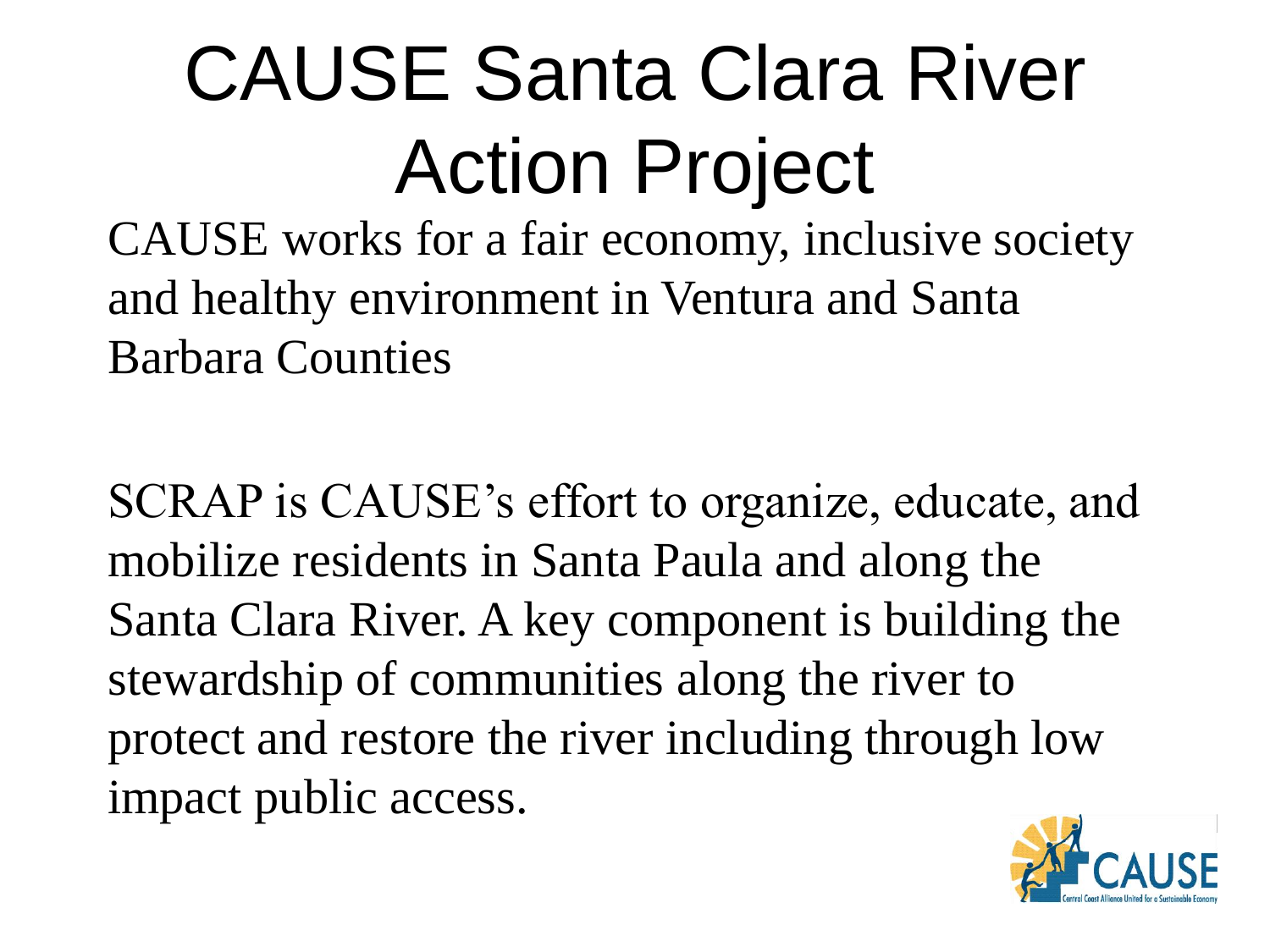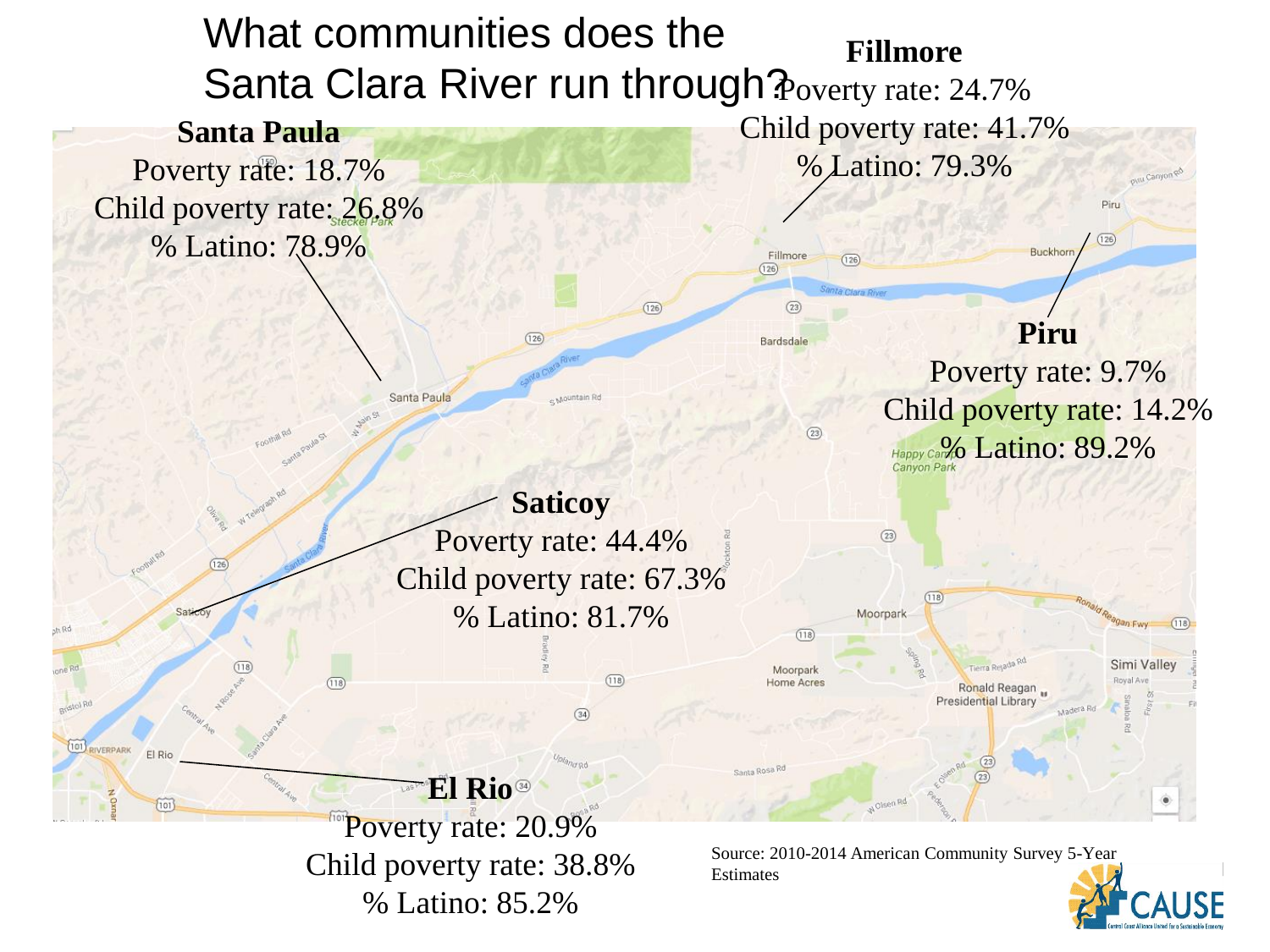### Public access and recreational needs survey

- The focus of our survey was on outdoor recreational needs.
- Completed 206 in person surveys in June and July of 2016 in Santa Paula.
- Seven CAUSE youth interns conducted the survey.
- Locations included Vons, Tresierras, Cruise Night, and door to door.



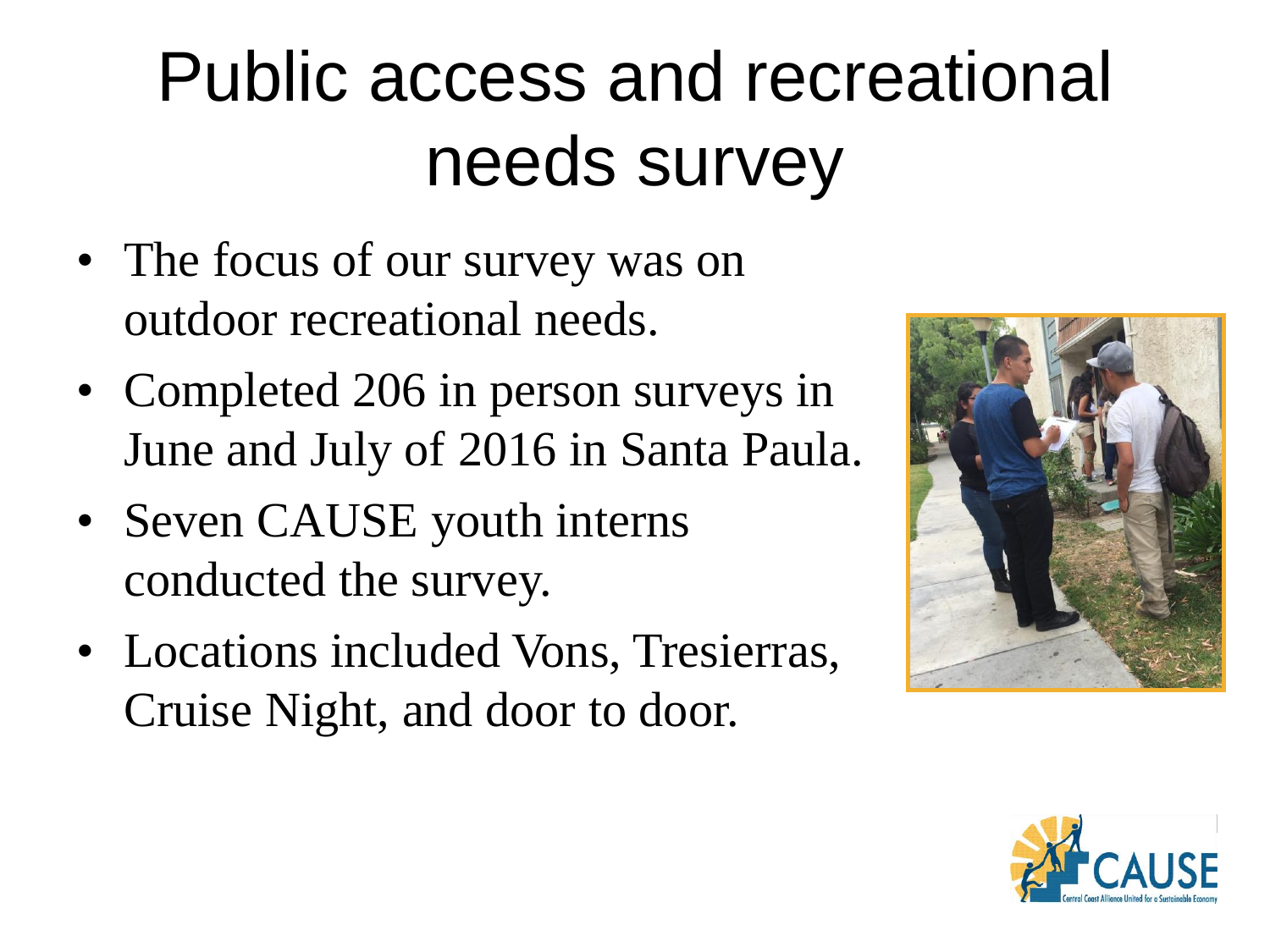#### **People are physical active in Santa Paula.**

• 61% do recreational activities once a week or more.



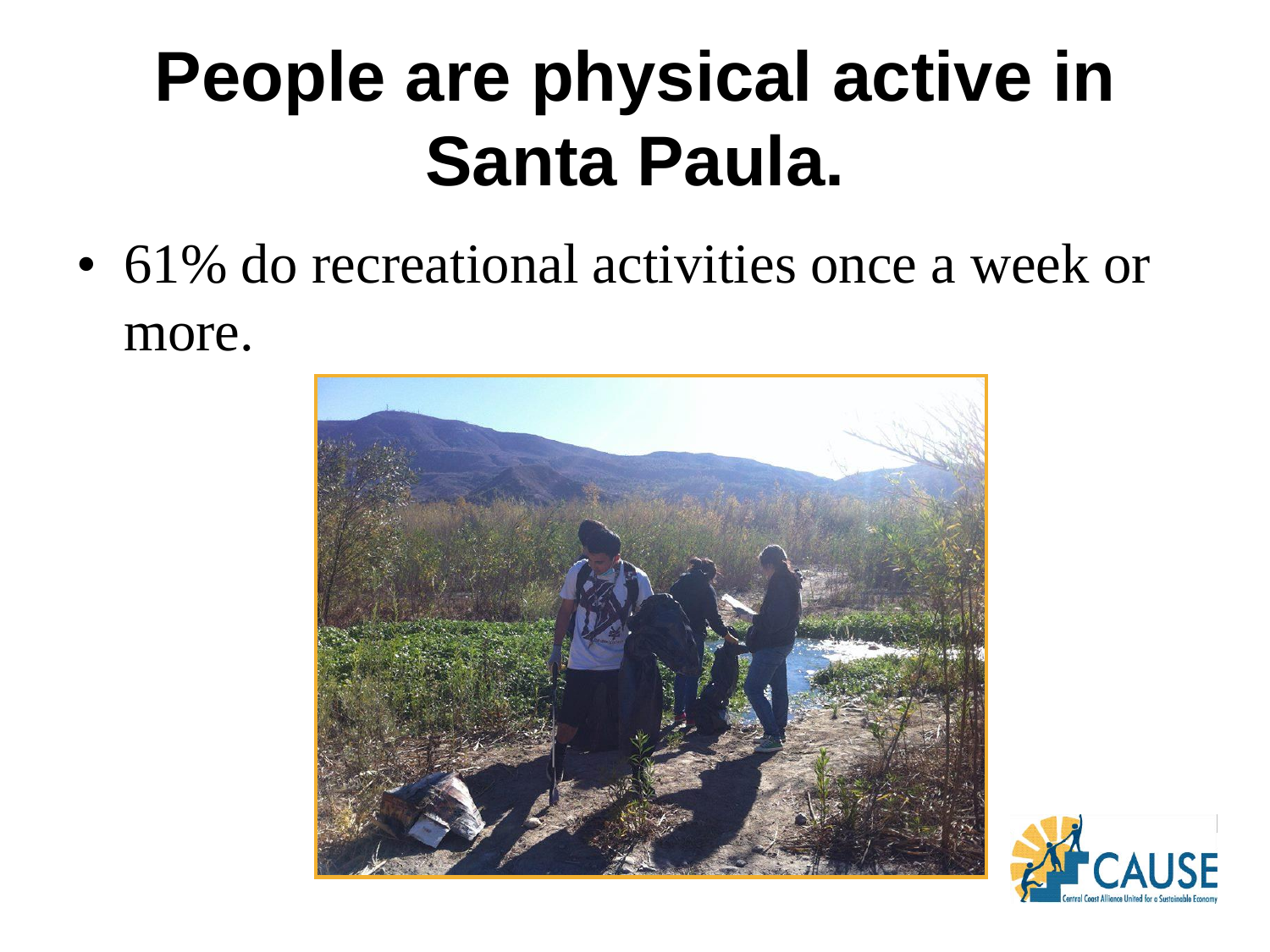## **Use of natural areas is highest when there is clear public access and the natural area is close in proximity**

- In the last year, Santa Paula residents surveyed had visited:
- River at Steckel Park 69.3%
- Lake Casitas 47.5%
- Punch Bowl 40.8%
- Lake Piru 37.4%
- Sespe Creek 21.2%
- Piru Creek 17.3%

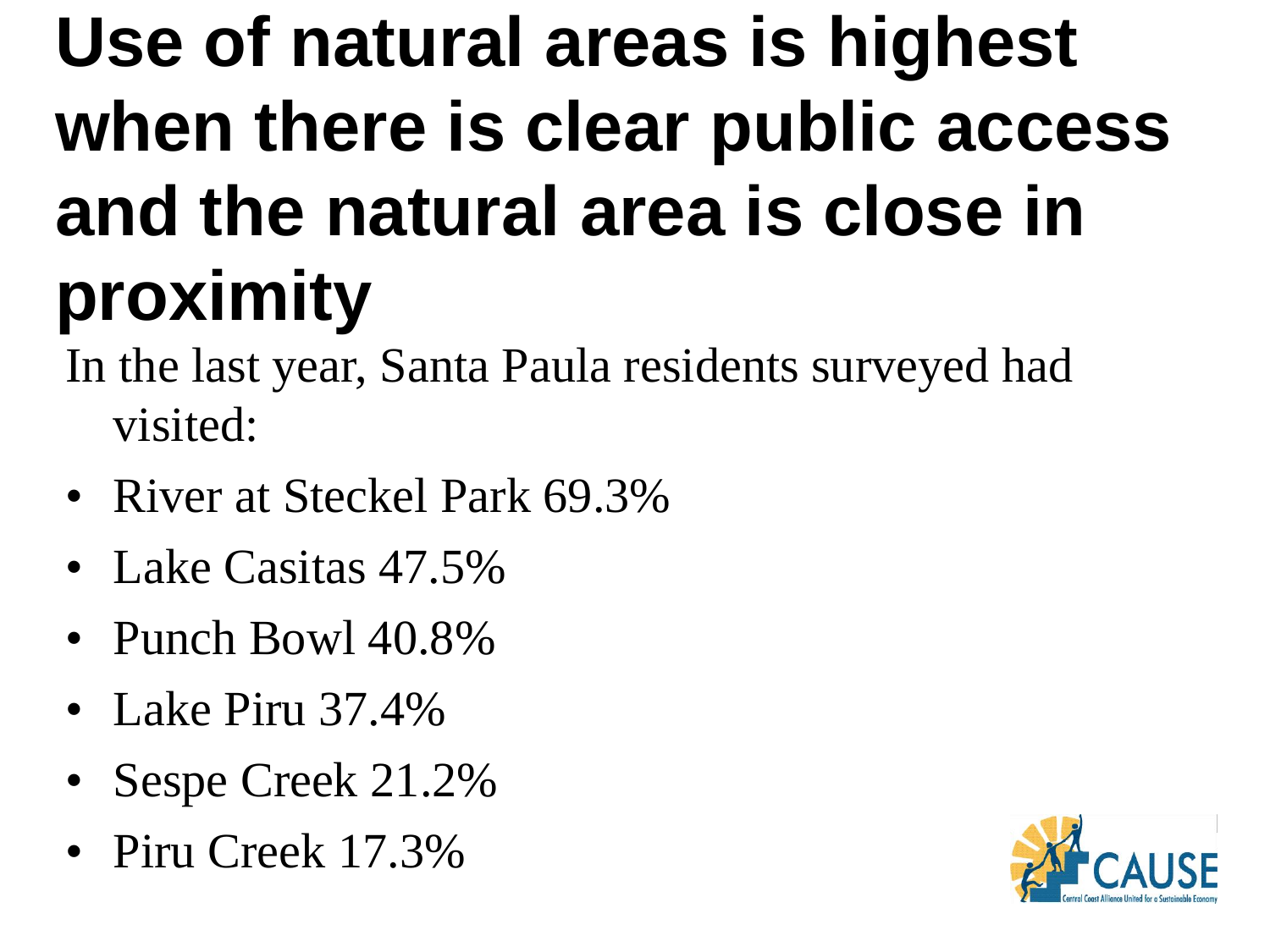## **The Santa Clara River is not very accessible to Santa Paula Residents**



- Only 39% of Santa Paula residents surveyed have been to the Santa Clara River.
- The majority who have visited the river, access it at the 12th street bridge.
- 35% of Latinos had visited the River while 49% of Whites had visited the River.

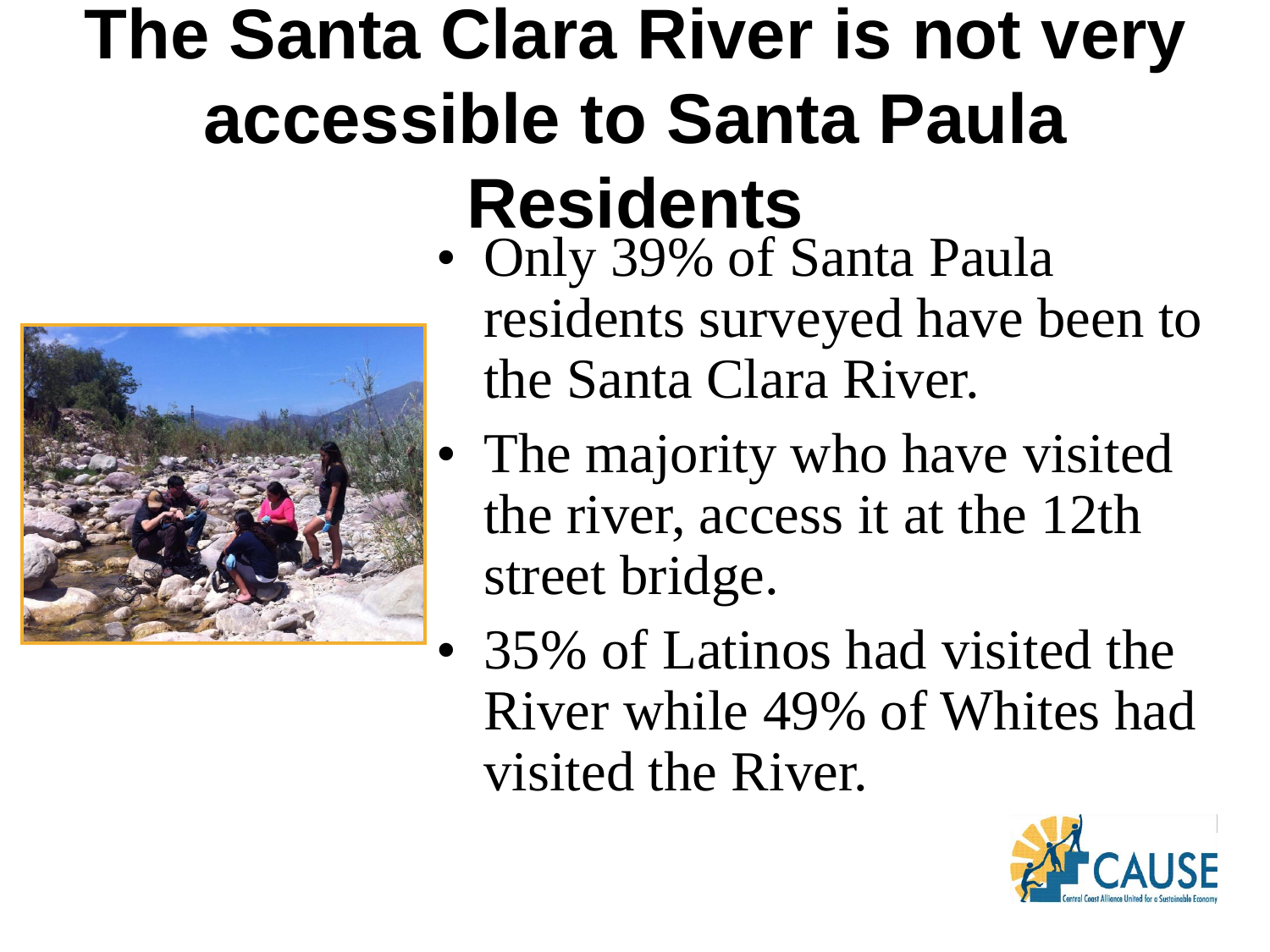#### **Youth lack opportunities in Santa Paula**

- Where are the youth programs? The city normally spends about \$250k a year on "Recreation and Leisure Services." This category includes youth programs and also programs for families and seniors, so it's not really just youth. Out of a total budget for the city of about \$14 million, you could say spending on youth programs is less than 2% of the city budget.
- A new sales tax on the November ballot in Santa Paula is expected to generate over \$2 million per year-- so even if just 25% of that goes to youth programs, the \$500k would be much more than the city already spends on youth programs.



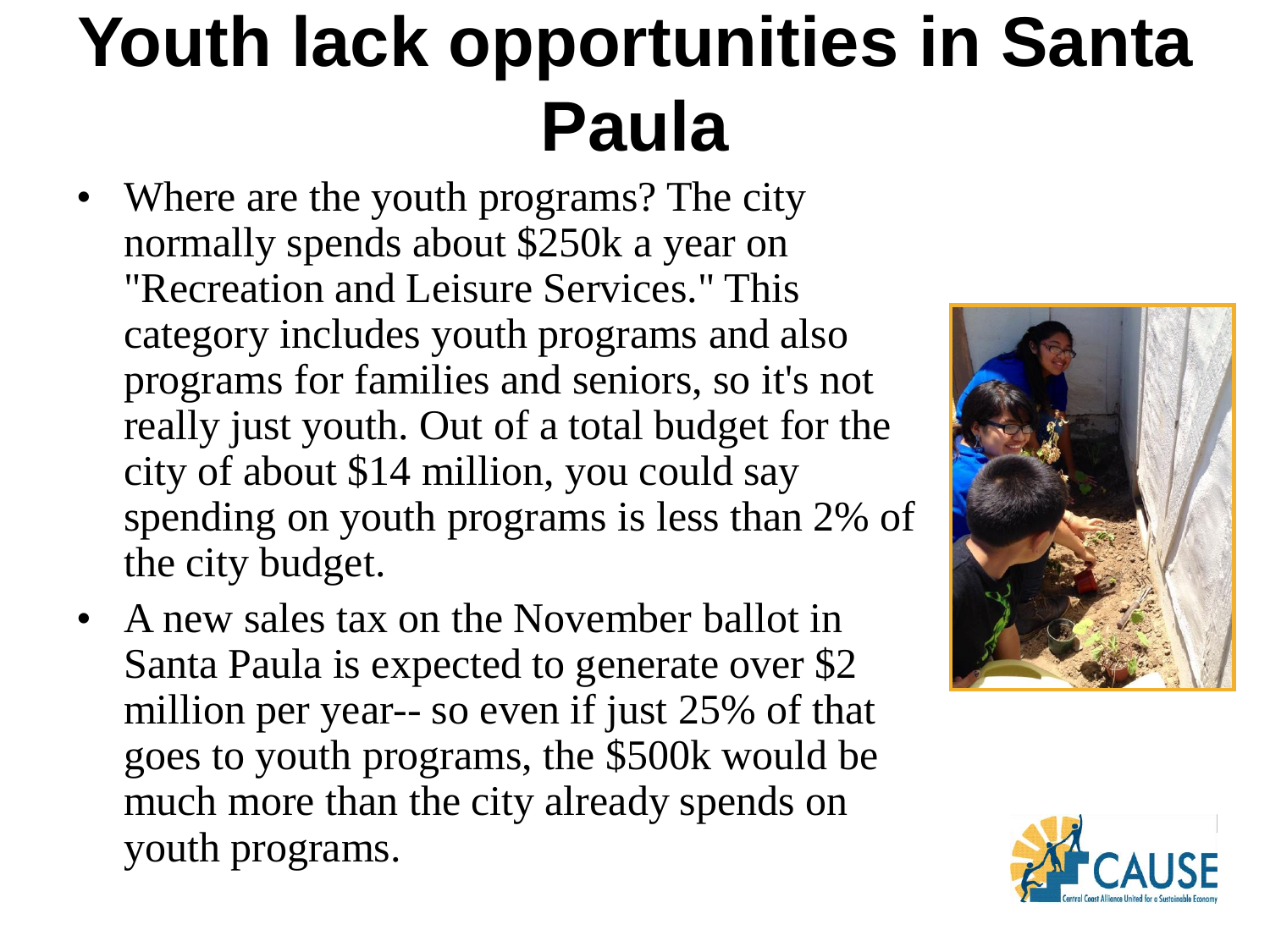## **Strong support for a Santa Clara River Public Parkway with hiking trails and educational signs**

• 94% of the 206 people surveyed said they would visit the parkway.



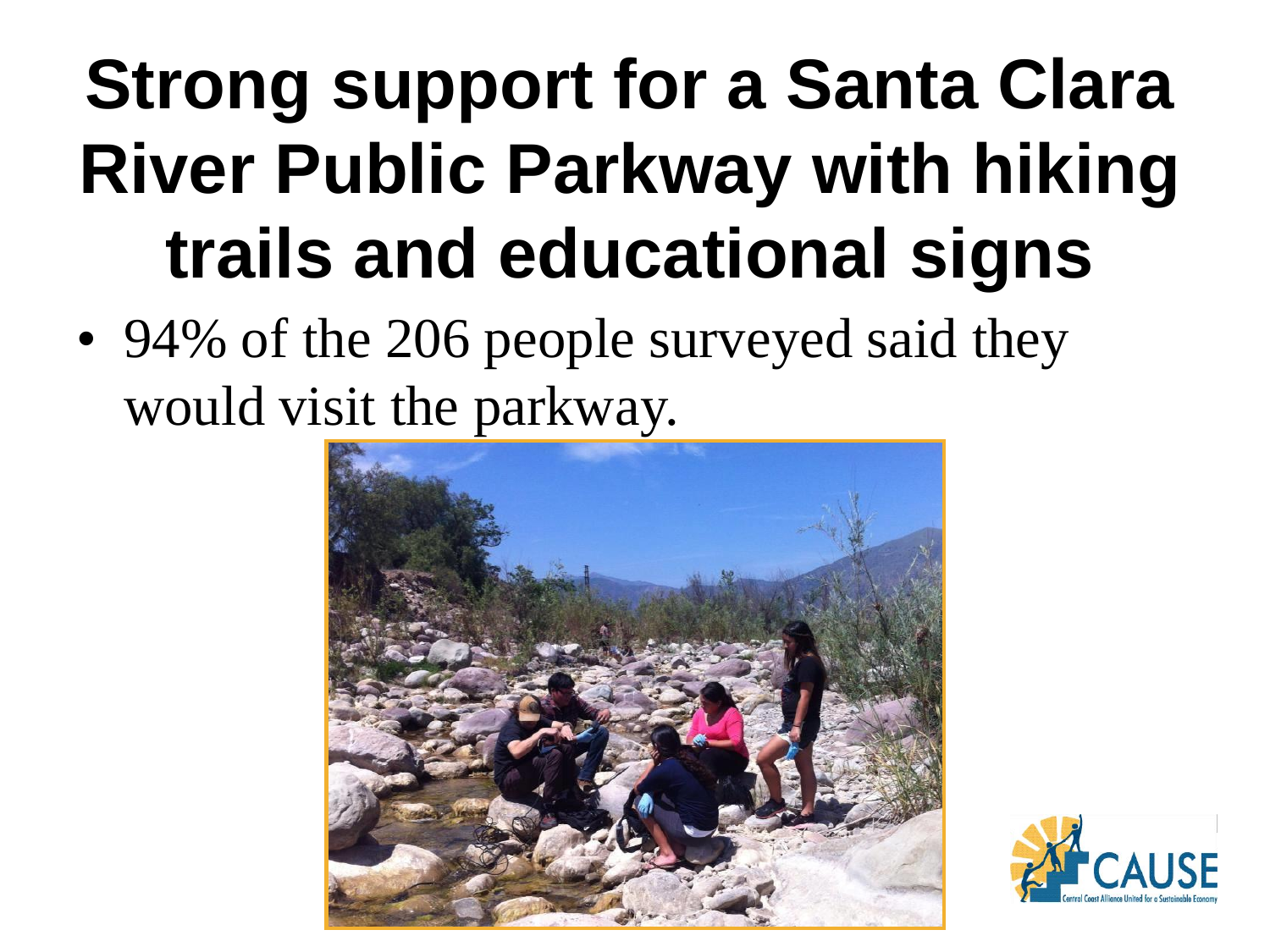#### The restoration and protection of the Santa Clara River is vital to the future of Santa Paula and the other communities along the river

• Involvement of communities along the river in developing public access to Santa Clara River

#### More opportunities for youth

- More funding for youth programs in Santa Paula
- Youth involved in the restoration and protection of the Santa Clara River Watershed

#### Improving conditions for farmworkers while protecting Ag land and the environment

• Farmworker Bill of Rights